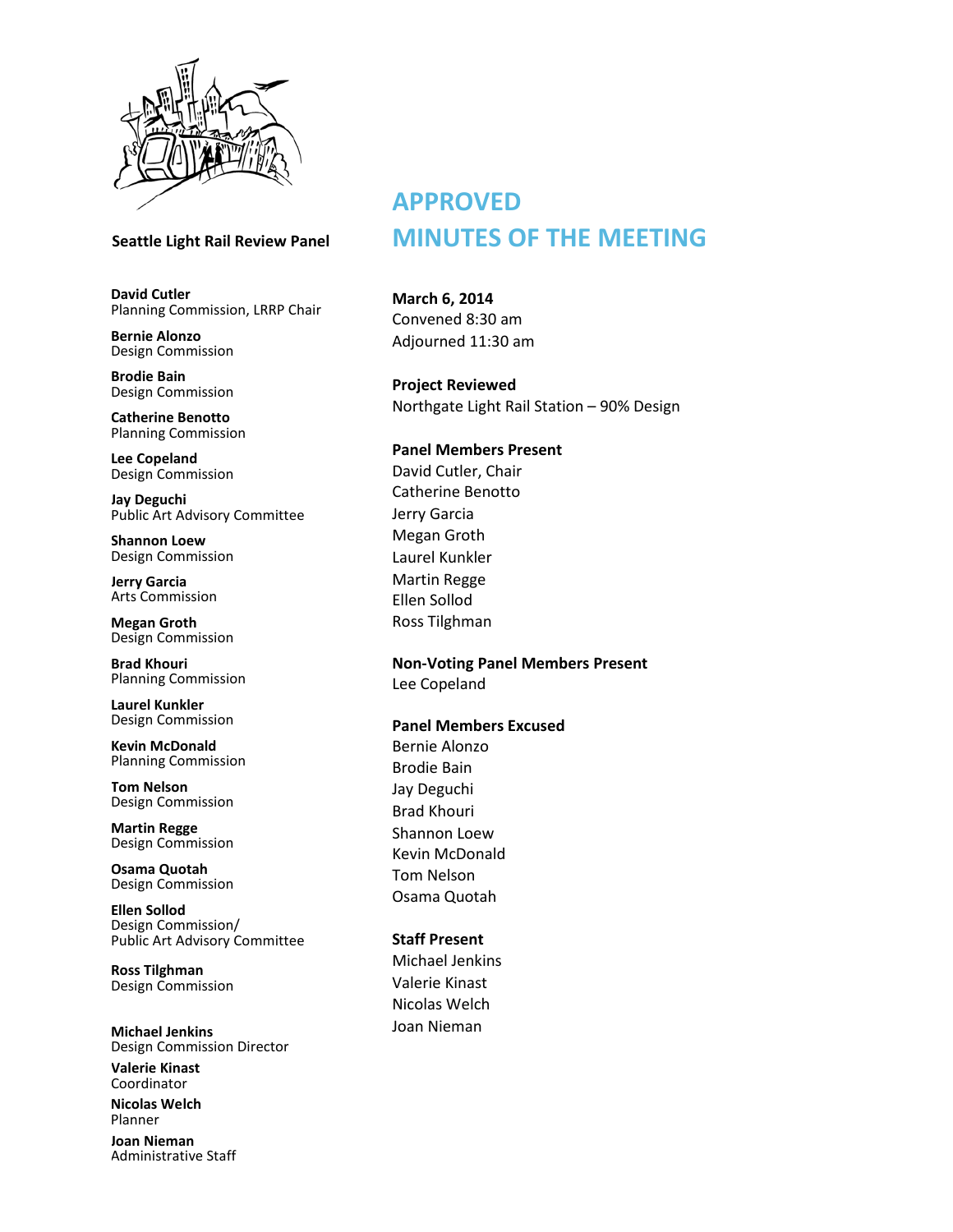| March 6, 2014<br>$9:00 - 11:30$ am | Project:<br>Phase:<br><b>Previous reviews:</b> | <b>Northgate Station</b><br>90% Design<br>11/3/2011; 11/1/2012; 12/20/2012; 5/16/2013;<br>11/7/2013                                         |                                                                                                                                                                         |
|------------------------------------|------------------------------------------------|---------------------------------------------------------------------------------------------------------------------------------------------|-------------------------------------------------------------------------------------------------------------------------------------------------------------------------|
|                                    | <b>Presenters:</b>                             | Ron Endlich<br>David Hewitt<br><b>Barbara Swift</b><br>Cris Bruch<br>MaryAnn Peters                                                         | <b>Sound Transit</b><br><b>Hewitt Architects</b><br><b>Swift Associates</b><br>Artist<br>Artist                                                                         |
|                                    | <b>Attendees:</b>                              | Debora Ashland<br><b>Gordon Clowers</b><br>Jan Eklund<br>Andrew Engel<br>Leah Ephrem<br>Michael James<br>Gareth Loveridge<br>Barbara Luecke | <b>Sound Transit</b><br><b>DPD</b><br><b>Hewitt Architects</b><br>Jacobs Associates<br><b>Hewitt Architects</b><br><b>SDOT</b><br>Swift Company<br><b>Sound Transit</b> |
|                                    |                                                | <b>Bob Nichols</b><br>Mylinda Sneed<br><b>Gary Prince</b><br>Sally Turner<br>Fred Wilhelm<br>Mary Wyllie<br>Ruri Yampolsky                  | <b>Sound Transit</b><br><b>Sound Transit</b><br>King County Metro<br>King Country Metro<br><b>Sound Transit</b><br><b>Hewitt Architects</b><br>Office of Arts & Culture |

## **Recusals and Disclosures**

Panel member Quotah was recused.

Panel member Groth disclosed that her employer, GGLO, has worked with Sound Transit on projects other than the ones this panel is reviewing. Panel chair Cutler disclosed that his employer, GGLO, is exploring potential stations in other jurisdiction and would be a sub-contractor on any contract that might result.

#### **Purpose of Review**

The purpose of this meeting was to review the 90% design of the Northgate Light Rail Station. The project has come for review by the Light Rail Review Panel (LRRP) five previous times. The 60% design was denied approval in November 2012 and approved in May 2013. Most recently, the LRRP reviewed and approved the 60% design of the artwork and guideway walls, a contingency of the 60% design approval. 90% design is the last stage of station design reviewed by the LRRP.

#### **Summary of Proposal**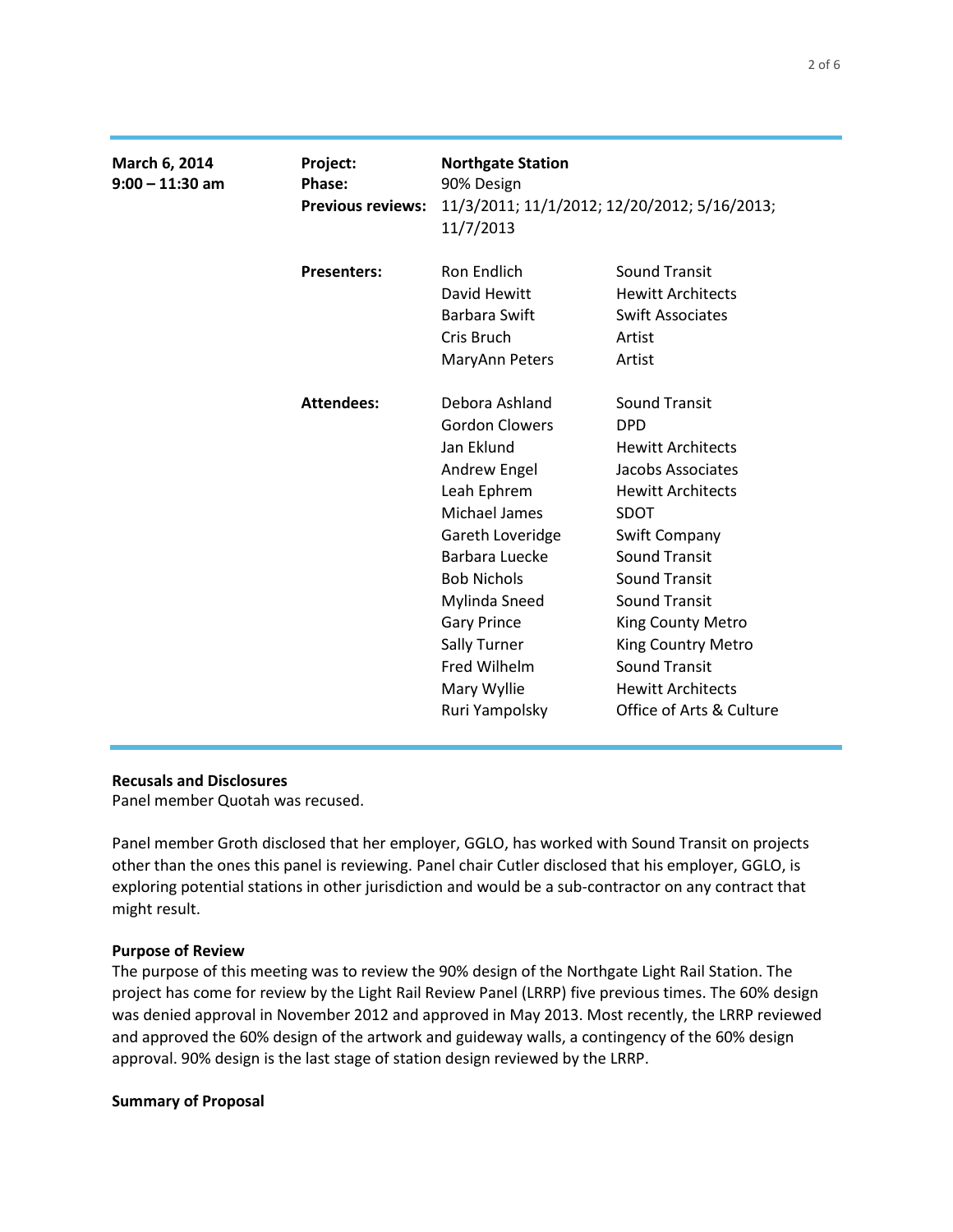Sound Transit's Northgate Light Rail Station is the northernmost station of Northgate Link, a 4.3-mile extension of light rail from the University of Washington. The Northgate Station will be the northern interim terminus until light rail is extended further north. The Northgate Station will open in 2021; Link light rail service will extend to Lynnwood by 2023. Construction of the Northgate Station and elevated tracks will begin in 2016, construction of the tunnel portal began in October 2013, and tunneling to Roosevelt Station will start by June 2014. The tunneling contract is expected to be completed by the end of 2017.

The Northgate Station encompasses an elevated station located on a transit island with public plazas, art, and rain gardens among other ground-level improvements. It also includes 0.6 mile of guideways and a portal where the tracks enter a tunnel at NE 94th St. The guideway walls and operations facility at the portal are within the scope of LRRP review. A parking garage may be located near the north entrance to the station on the Northgate Mall property. The new light rail station will be constructed on land obtained from King County and Northgate Mall.

The elevated station will be located east of 1st Ave NE, spanning NE 103rd St. It will have two entry areas, one north of NE 103rd St on Northgate Mall property and one south of NE 103rd St near the current location of the Northgate Transit Center. Each will have elevators, escalators, and stairs.

A pedestrian and bike bridge across I-5 is an affiliated project managed by the Seattle Department of Transportation (SDOT) and will be reviewed separately. SDOT is also planning a cycle track along 1st Ave NE.

The property immediately east of the station is being planned by the City of Seattle and King County as a transit-oriented development (TOD) site. The primary expected uses are residential and retail, though some portion may be suited for office. The Northgate Urban Design Framework completed in 2013 recommends an east–west pedestrian street through this site and encourages ground-floor retail along 3rd Ave NE. Existing zoning for this site is NC3-125.

# **Summary of Presentation**

Ron Endlich introduced the project team and the 90% design of Northgate Station. He noted that construction of the Maple Leaf portal site has begun and the first tunnel boring machine for Northgate Link is likely to launch in the next two to three months. He discussed Sound Transit's obligation to replace parking lost during construction and mentioned the ongoing design of the Northgate pedestrian and bicycle bridge.

Debora Ashland stated that Sound Transit is seeking approval for the station and not for the garage or TOD.

David Hewitt shared the 90% design of the station and gave the presentation dated March 6, 2014, and available on th[e Design Commission website.](http://www.seattle.gov/dpd/Planning/Design_Commission/Project_Review_Meetings/Minutes/default.asp) Mr. Hewitt oriented the Panel to the site, the alignment of the tracks as they emerge from the Maple Leaf portal and enter the station, and the overall design intent.

Mr. Hewitt gave a brief overview of each component of the station. The station itself occupies roughly half of the site. There is a 20-foot grade difference between the north and south entries to the station.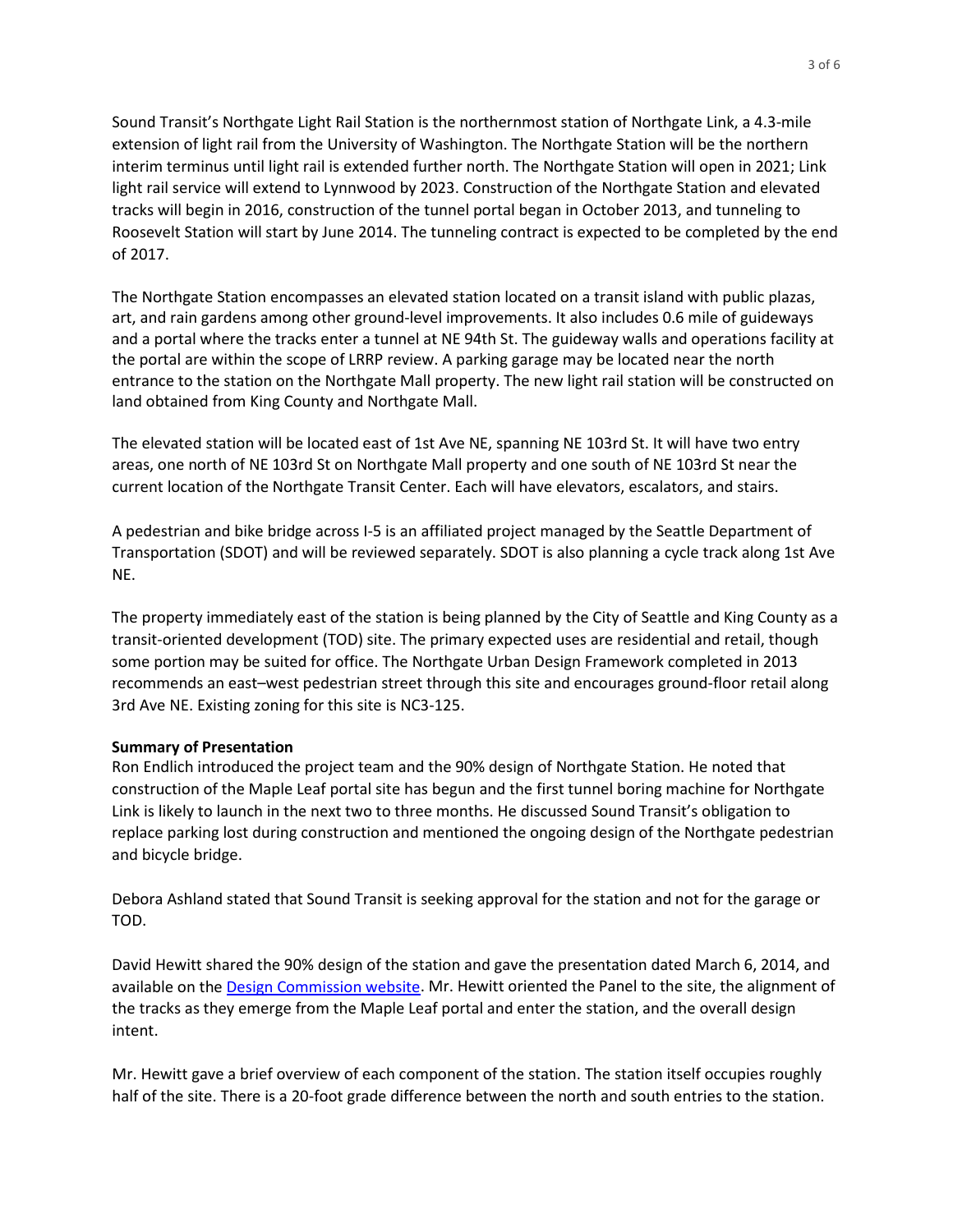He pointed out the location of art components and noted the asymmetry of the site, its west side subject to highway noise, and the east more open and oriented to future TOD. Renderings of the plaza showed the bicycle cage and lockers; ticketing; elevators, escalators, and stairs; and underside of the mezzanine.

Mr. Hewitt pointed out the important connections with bicycles, vehicles, and transit at the site. The transit roadway east of the station plaza accommodates southbound buses; northbound buses will be on 1st Ave NE. The northbound lanes of the roadway are planned to allow private vehicles, and has space for vehicle parking and station patron drop off. Paratransit moves diagonally across the south end of the plaza through a roadway, running clockwise from NE 100th St to the new transit roadway.

Barbara Swift then discussed the approach the design team has taken to topography. With only one curb at the paratransit lane, the plaza has been designed to be planar and flat, with lines of trees as an organizing element for the space. The rain garden along the southwest corner of the plaza is intended to enhance the pedestrian experience and guide users to the station entrance.

Ms. Swift shared two diagrams. First, Sound Transit's approach to water management at the station. Second, the urban elements of the site, including weather protection, light poles, bus shelters, benches, ticketing machines, and bicycle infrastructure. Ms. Swift then showed a series of sections through the site. For landscaping, certain trees are intended to provide color year-round and line the east side of both the south and north entrances. The paving pattern is intended to reinforce pedestrian movements through the site and into the station.

Cris Bruch described the structure and vision of his art piece, which consists of nine metal "trunks" with blooms or clouds at their ends. The piece is currently undergoing structural analysis. Due to engineering requirements, the trunks will have a 4.5" outer diameter, giving it more of a presence than indicated in the model presented to the LRRP in November 2013. Mr. Bruch spoke to previous comments on the color and lighting of the sculpture. The design team is considering lighting the piece with several highintensity, narrowly focused LED spots. He intends the sculpture to be subtle, integrated into the overall vocabulary and trees of the station. The bloom/cloud elements will have movement.

Mr. Hewitt detailed several sections of the station itself with particular attention to the structure of the mezzanine and platform levels, the guideway, and the canopy. Clerestory glazing on the west side of the platform level contains the art piece by MaryAnn Peters. The mezzanine is protected with windscreens. The design of the platform strives to be open and visible.

MaryAnn Peters discussed her artwork. She passed around a drawing at quarter-scale of the Green Darner dragonfly that will be used at the mezzanine level of the station. The imagery and color palette is based on the dragonfly for two reasons: first, it preceded humans in this area by several thousand years and, second, schoolchildren voted that the Green Darner dragonfly should become the state insect of Washington. Graphs of ambient noise at the site, specifically from the freeway, are another inspiration of the artwork. The art glass within the clerestory glazing draws more abstractly on the dragonfly concept; Ms. Peters shared a quarter-scale painting sample of the colored art glass for the center of the west clerestory at the platform level.

### **Summary of Discussion**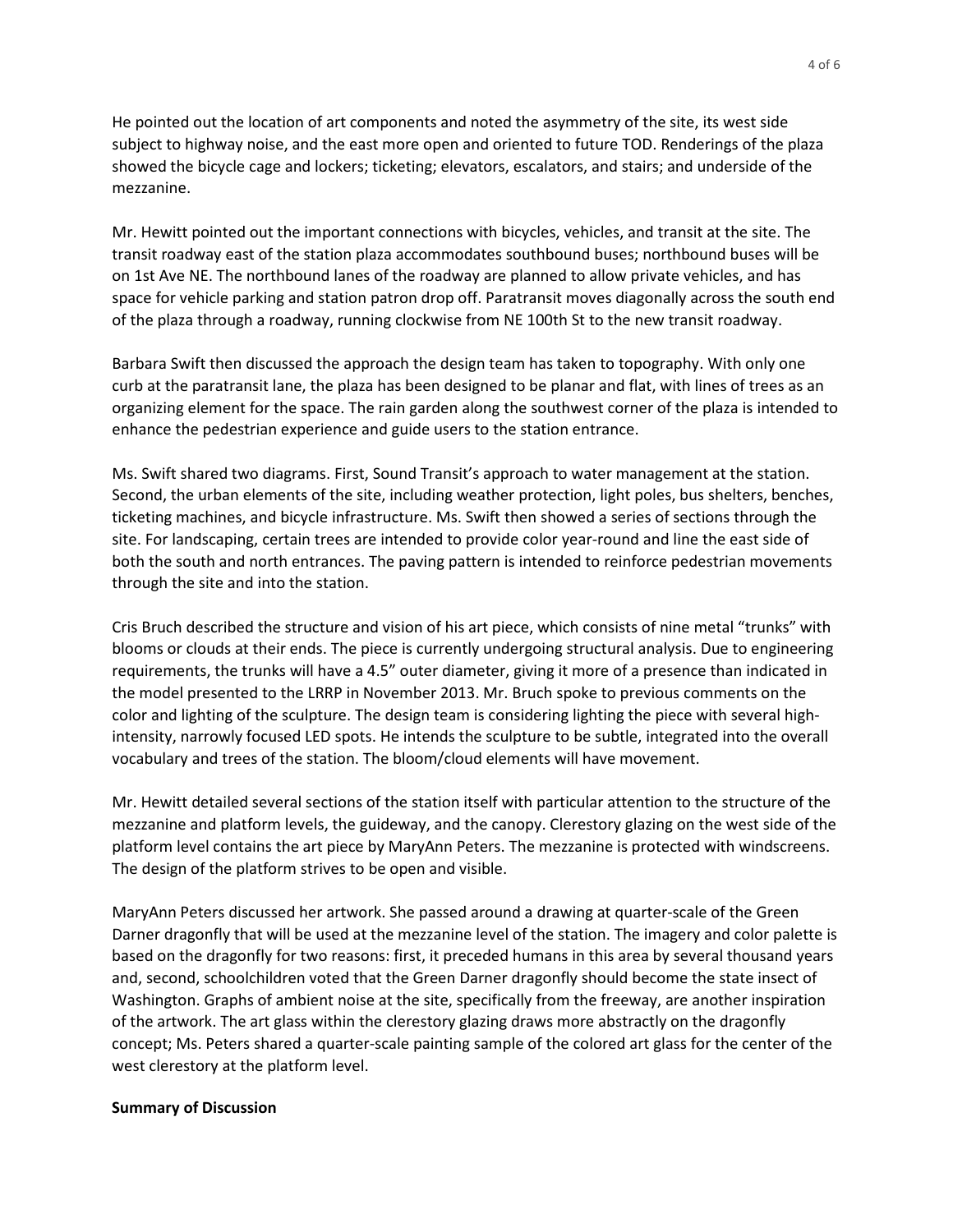The LRRP was very pleased with the design of the ground plane and the pedestrian experience for the south entry. The landscaping plan, rain gardens, and surface treatment and ease of wayfinding through the pedestrian plaza all received high praise. Likewise, the LRRP was very impressed by the evolution of the two art pieces for the station, particularly MaryAnn's work. Panel members appreciated the chance to see a quarter-scale example of her piece. That said, they worried that the roof overhang above MaryAnn's clerestory piece will become its backdrop when viewed from the platform. Along with the resolution of lighting on Cris's piece, this was a primary concern.

The aesthetic of the station was another topic of discussion. There was lingering concern over the muted color palette, an issue raised at earlier reviews. Though the LRRP appreciated the intentionality of a subtle approach given the visual and auditory stimuli of the facility and site, the Commissioners did not see an exploration of targeted use of color as previously requested. Another remaining issue was the architecture at NE 103rd St and its interface with the public realm. Two other concerns were the contrast between transparent and opaque elements, specifically in the east elevation, and the incongruous array of materials at the north side of the south entry, where a mix of masonry, concrete, white panel, and glass disrupts the hierarchy of steel and concrete found elsewhere in the station. The LRRP felt that element needed simplification.

Panel members were also interested in the resolution of several elements outside the station itself. Given its charge to review the station in context, the LRRP paid close attention to the transit roadway and plans for the potential adjacent TOD site and parking garage. There was concern that circulation for paratransit customers, who ought to be prioritized, had instead been subordinated to vehicle needs. Panel members also felt the design of the transit roadway, the safety of people crossing it, and connections from the north entry to Northgate Mall and NE 103rd St merited further attention.

**Agency Comments** none

# **Public Comments**

none

# **Action**

The Light Rail Review Panel thanked the team for the presentation of the 90% design of the Northgate Light Rail Station. They commended the resolution of the ground plane and the attention given to creating a rich, functional pedestrian environment. They also applauded the development of the art, expressing appreciation for the fantastic mockup that MaryAnn displayed and the interesting structural quality and motion Cris had produced with his piece.

With a **vote of 8 to 0**, the Light Rail Review Panel approved the 90% design of the Northgate Light Rail Station with the condition that the team return for administrative review of the following eight items:

- 1. Further refinement of the art lighting
- 2. Design details for the north entrance
- 3. Use and placement of materials to screen support spaces designed to enhanced overall station design
- 4. Design of the structural overhang and its impact on the lighting of the clerestory artwork;
- 5. Refinement of horizontal planes at south entrance